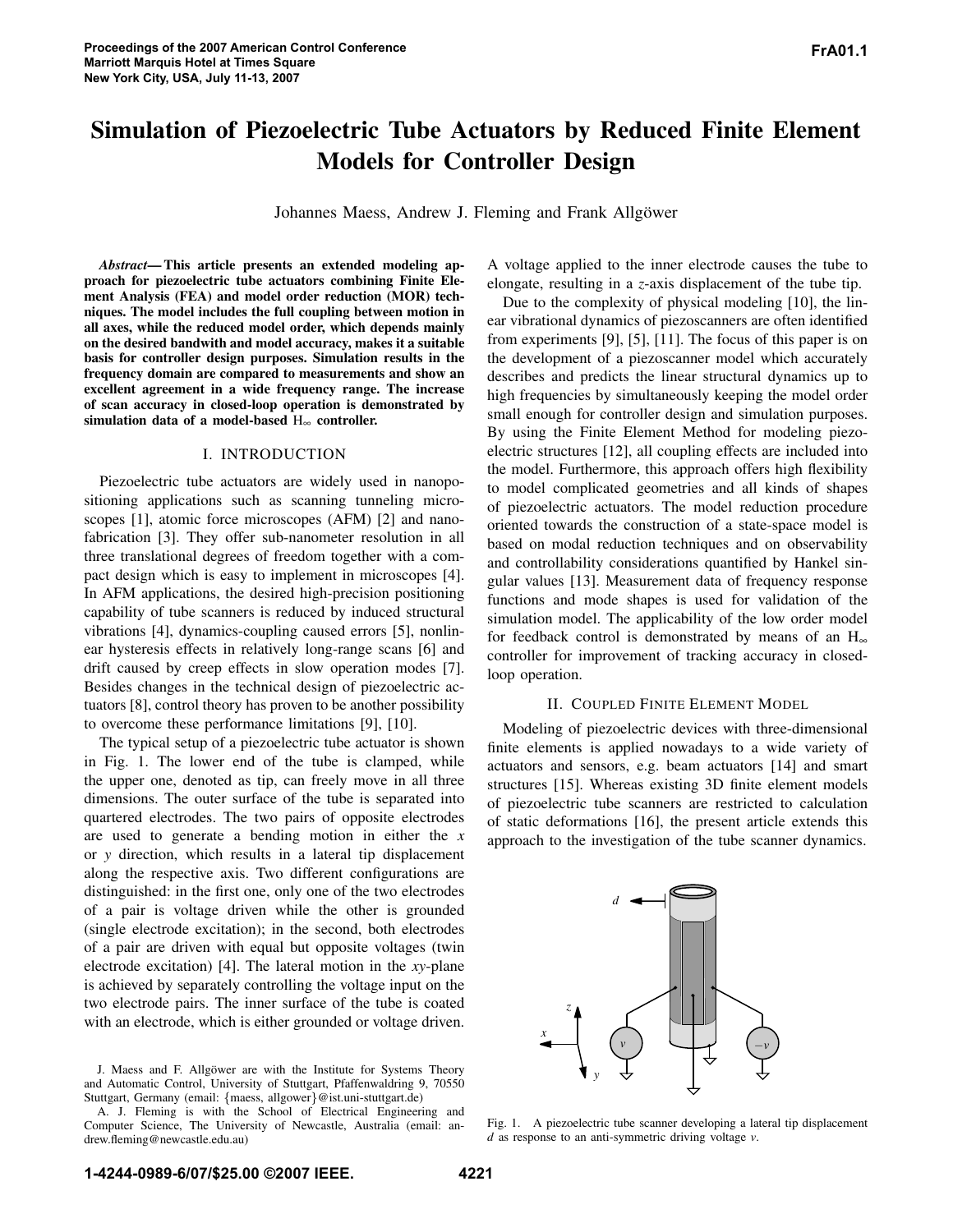All dynamics-coupling effects between the scan axes are taken into account by considering the three-dimensional piezoelectric constitutive law

$$
T = cES - eE
$$
  

$$
D = eS + \varepsilonSE,
$$

with mechanical stress matrix **T**, mechanical strain matrix **S**, electric field vector **E** and electric charge vector per unit area **D**. The anisotropic material properties of the radially polarized piezoceramic are described by the mechanical stiffness matrix at constant electric field **c** E , the permittivity matrix under constant strain  $\varepsilon^S$  and the piezoelectric stress matrix **e**. After assembling the element matrices, the FE formulation of the equations of motion takes the general form

$$
\mathbf{M}\ddot{\mathbf{x}} + \mathbf{C}\dot{\mathbf{x}} + \mathbf{K}\mathbf{x} = \mathbf{F} \tag{1}
$$

with mass matrix **M**, stiffness matrix **K** and external loads **F**. Rayleigh damping is assumed for the finite element model via the damping matrix **C**. The order of the fully coupled finite element model is denoted as *n*. Because of the coupling between structural and piezoelectric domains, the state vector **x** is composed of nodal displacements **u** and nodal electric potentials  $\phi$ .

The FEA is applied to gain an overwiew and to allow predictions on the dynamics of piezoelectric tube scanners. A summary of the results of a sufficiently fine meshed modal analysis for the first 12 eigenmodes is presented in Tab. I. Specifically, a classification of mode shapes is possible by inspection of their 3D-represantations illustrated in Fig. 2. It is obvious that the first two eigenfrequencies correspond to longitudinal Bernoulli beam-type bending modes. For higher frequencies, other types of mode shapes, like circumferential shell bending modes, occur. All longitudinal and circumferential bending modes appear twice due to the axissymmetric geometry of the tube. Fig. 2 concentrates on the mode shapes relevant for lateral scanner motion, therefore the torsional and elongational modes are omitted. From a control theory point of view, it is important to know that the circumferential bending modes appear at high frequencies and do not influence the operational deflection shapes in the low frequency range. Thus, it is sufficient to prevent the excitation of the first longitudinal bending mode to achieve the performance requirements for high accuracy scanning.

TABLE I SUMMARY OF THE FULL FEM MODAL ANALYSIS.

| No.   | Freq. [kHz] | Mode Shape Classification               |
|-------|-------------|-----------------------------------------|
| 1,2   | 1.21        | <sup>1st</sup> Longitudinal Bending     |
| 3,4   | 6.49        | 2 <sup>nd</sup> Longitudinal Bending    |
| 5     | 6.97        | Torsion                                 |
| 6     | 11.30       | Elongation                              |
| 7,8   | 13.98       | <sup>1st</sup> Circumferential Bending  |
| 9.10  | 14.50       | 2 <sup>nd</sup> Circumferential Bending |
| 11,12 | 15.38       | 3 <sup>rd</sup> Longitudinal Bending    |



Fig. 2. 3D finite element mode shapes; from left to right: 1<sup>st</sup> longitudinal bending mode, 2<sup>nd</sup> longitudinal bending mode, 1<sup>st</sup> circumferential bending mode, 2<sup>nd</sup> circumferential bending mode, 3<sup>rd</sup> longitudinal bending mode.

#### III. LOW ORDER MODEL

The full finite element model of Eq. (1) is neither applicable to time domain simulations nor to controller design and implementation due to its high order *n*. For the model reduction process, the electrical potential degrees of freedom are partitioned into degrees of freedom on the grounded electrodes  $\phi_{g}$ , on the potential electrodes  $\phi_{p}$  and in the interior of the piezoelectric tube  $\phi_i$  [17]. For the multi-input case, with two independently driven potential electrodes  $\phi_{p_1}$ and  $\phi_{p_2}$ , Eq. (1) is rewritten as

$$
\left[\begin{array}{cc|cc} & M_{ss} & 0 & 0 & 0 & 0 \\ \hline 0 & 0 & 0 & 0 & 0 & 0 \\ 0 & 0 & 0 & 0 & 0 & 0 \\ 0 & 0 & 0 & 0 & 0 & 0 \\ 0 & 0 & 0 & 0 & 0 & 0 \\ 0 & 0 & 0 & 0 & 0 & 0 \end{array}\right]\left[\begin{array}{c}\ddot{u} \\ \ddot{\phi}_i \\ \ddot{\phi}_{p_1} \\ \ddot{\phi}_{p_2} \\ \hline \dot{\phi}_{p_2} \\ \hline \dot{\phi}_{g} \end{array}\right]+
$$

where damping is omitted for brevity of exposition. The electrical charges on the grounded electrodes, on the interior electrical degrees of freedom and on the two potential electrodes are denoted as  $\mathbf{q}_g$ ,  $\mathbf{q}_i$  and  $\mathbf{q}_{p_i}$ ,  $i = 1, 2$ , respectively. There is no electrical potential associated with the grounded electrodes  $(\phi_{g}=0)$ ; thus, the fifth line and fifth column in the mass and stiffness matrices are deleted. On each potential electrode, all nodes have the same potential, i.e.  $\phi_{p_1,1} =$  $\phi_{p_1,2} = \cdots = \phi_{p_1,j}$  for the *j* nodes on the first potential electrode. With a transformation matrix  $T_1$ , which is typically chosen as a coincidence matrix, the nodal potential degrees of freedom  $\phi_{p_1}$  on the first potential electrode are reduced to one potential master degree of freedom  $\phi_{e_1}$  with the transformation law  $\phi_{p_1} = T_1 \phi_{e_1}$ . An analog transformation is performed for the second potential electrode. The input voltage of the scanner is applied to the master degrees of freedom on the potential electrodes  $\phi_{e_1}$  and  $\phi_{e_2}$ . Thus, by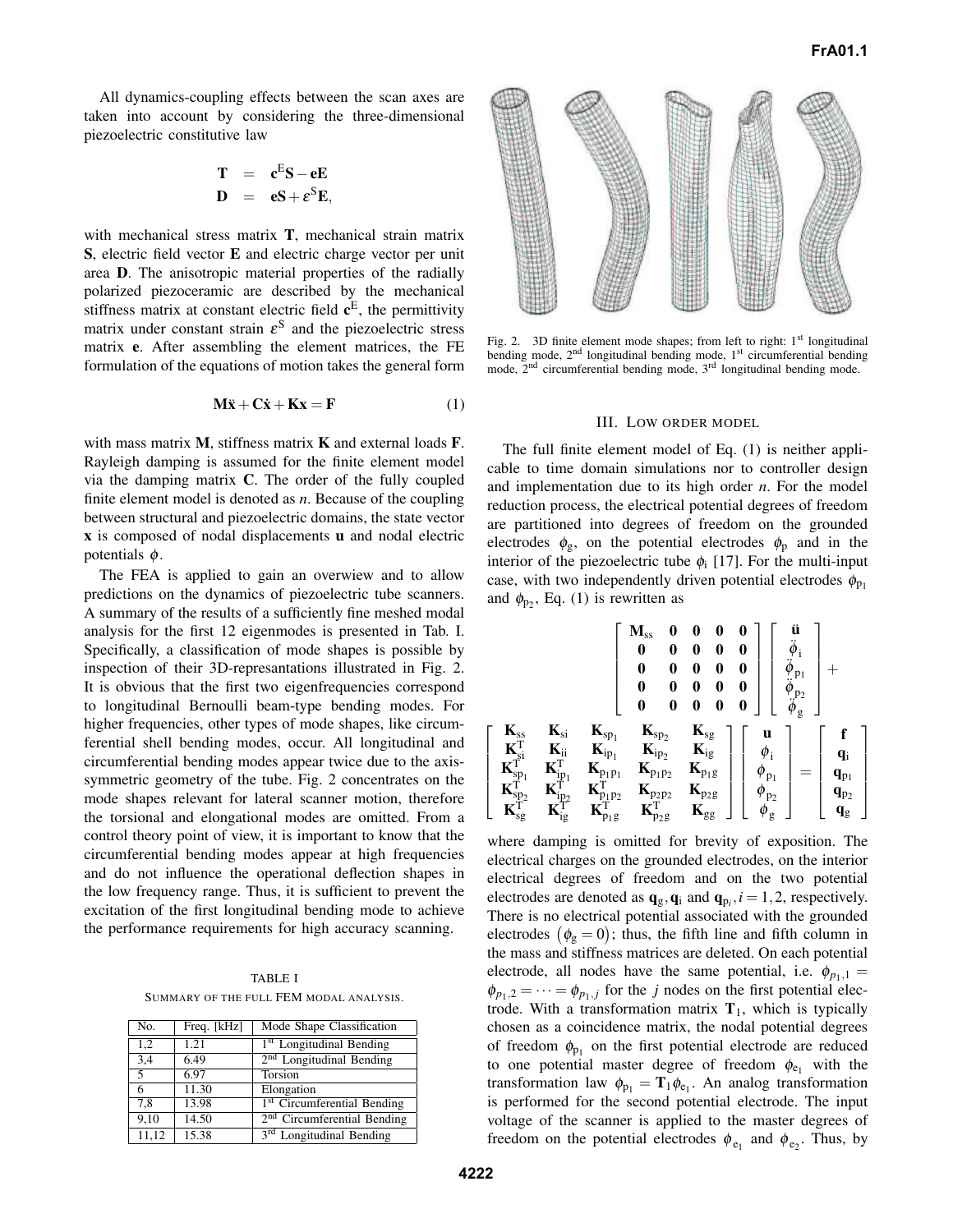moving the excitation terms on the right side, one obtains the dynamic equations

$$
\left[\begin{array}{c}\mathbf{M}_{ss} & \mathbf{0} \\ \mathbf{0} & \mathbf{0}\end{array}\right] \left[\begin{array}{c}\n\ddot{\mathbf{u}} \\
\ddot{\phi}_{i}\end{array}\right] + \left[\begin{array}{c}\n\mathbf{K}_{ss} & \mathbf{K}_{si} \\
\mathbf{K}_{si}^{T} & \mathbf{K}_{ii}\end{array}\right] \left[\begin{array}{c}\n\mathbf{u} \\
\phi_{i}\end{array}\right] = \left[\begin{array}{c}\n\mathbf{M}_{EV} \\
\mathbf{K}_{EV} \\
\mathbf{K}_{i\mathbf{p}_{1}}\mathbf{T}_{1} & \mathbf{K}_{s\mathbf{p}_{2}}\mathbf{T}_{2} \\
\mathbf{K}_{i\mathbf{p}_{1}}\mathbf{T}_{1} & \mathbf{K}_{i\mathbf{p}_{2}}\mathbf{T}_{2}\end{array}\right] \left[\begin{array}{c}\n\phi_{e_{1}} \\
\phi_{e_{2}}\end{array}\right],
$$
\n(2)

where the external structural loads **f** and internal charges  $\mathbf{q}_i$  are assumed to be zero. For harmonic excitation  $\phi_{e_i} =$  $\phi_{0_i} e^{j\omega_i t}$ , *i* = 1,2, the corresponding eigenvalue problem is given by

$$
\mathbf{K}_{\rm EV} \psi_r = \omega_r^2 \mathbf{M}_{\rm EV} \psi_r \tag{3}
$$

with the eigenvectors  $\psi_r$ . The eigenvalue problem is solved numerically for  $m \ll n$  low-frequency mode shapes, which are collected in the modal matrix  $\Psi \in \mathbb{R}^{n \times m}$ . The modal matrix  $\Psi$  is the truncated basis for the transformation of the nodal displacements **u** into modal coordinates **q** with the transformation law  $\mathbf{u} = \Psi \mathbf{q}$ .

The modal mass and stiffness matrices are normalized to the identity matrix  $I \in \mathbb{R}^{m \times m}$  and the spectral matrix  $\Lambda \in$  $\mathbb{R}^{m \times m}$ , respectively, by

$$
\mathbf{M}_{\rm m} = \Psi^{\rm T} \mathbf{M}_{\rm EV} \Psi = \mathbf{I} \tag{4}
$$

$$
\mathbf{K}_{\rm m} = \Psi^{\rm T} \mathbf{K}_{\rm EV} \Psi = \Lambda = \text{diag} \left( \omega_r^2 \right) \tag{5}
$$

where  $\omega_r$  is the circular eigenfrequency of the *r*th eigenmode.

For the investigation of specific input-output behavior, the system order can be further reduced by selecting those mode shapes, which are dominant for the system in terms of controllability and observability considerations. To this end, the normal mode model from Eqs. (4) and (5) is transformed into the modal state-space representation

$$
\dot{\mathbf{x}} = \underbrace{\begin{bmatrix} \mathbf{0} & \mathbf{I} \\ -\Lambda & -\Gamma \end{bmatrix}}_{\mathbf{A}_{\text{red}}} \mathbf{x} + \underbrace{\begin{bmatrix} \mathbf{0} \\ -\Psi^T \mathbf{K}_{\text{exc}} \end{bmatrix}}_{\mathbf{B}_{\text{red}}} \mathbf{u}
$$
\n
$$
\mathbf{y} = \underbrace{\begin{bmatrix} \mathbf{c}\Psi & \mathbf{0} \end{bmatrix} \mathbf{x}}_{\mathbf{C}_{\text{red}}} \tag{6}
$$

with the state space vector  $\mathbf{x} = [\mathbf{q}^T, \dot{\mathbf{q}}^T]^T$  and the input vector  $\mathbf{u} = [\phi_{e_1}, \phi_{e_2}]^T$ . The matrix **c** is denoted as output shape matrix defining the desired degrees of freedom for the output *y* which is given in physical nodal quantities. On the one hand, the damping matrix  $\Gamma$  may represent Rayleigh damping using standard parameters of piezoelectric materials leading to adequate model accuracy for prediction of the dynamic behavior e.g. resulting from changes in geometrical properties without the need of system identification. On the other hand, Γ may be fitted to measurement results via modal damping parameters to further improve accuracy for model based controller design of specific configurations.

In structural dynamics, controllability of a mode can be used as a measure of its excitation by input actuation. Accordingly, the influence of the modal states on the system outputs is described by observability. The controllability and observability of the modes is quantified for linear systems by calculating the controllability Gramians  $W_c$  and observability Gramians **W**o. For systems in modal representation, the controllability and observability Gramians are diagonally dominant [13], i.e.  $\mathbf{W}_c \approx \text{diag}(w_{ci})$  and  $\mathbf{W}_o \approx \text{diag}(w_{oi})$ , where  $w_{ci}$  and  $w_{oi}$  are the modal controllability and observability coefficients of the *i*th mode. For a SISO system, the transfer function of a modal state-space model is given as  $G(s) = \mathbf{C}_{\text{red}}(s\mathbf{I} - \mathbf{A}_{\text{red}})^{-1}\mathbf{B}_{\text{red}}$ . Additionally, the structural transfer function is a composition of modal transfer functions *G*<sub>*m<sub>i</sub>*</sub> of the mode *i*, i.e.  $G(\omega) = \sum_{i=1}^{n} G_{m_i}(\omega)$ . The contribution of the *j*th mode to the SISO transfer function  $G(\omega)$  can be quantified by the modal  $H_{\infty}$  norm  $||G_{m_j}||_{\infty} = 2\gamma_j$ , where  $\gamma_j$ denotes the Hankel singular value (HSV) of the *j*th mode with  $\gamma_j = \sqrt{w_{cj} w_{oj}}$  for systems with low modal damping ratios [13]. Thus, modes with low HSVs and therefore low modal norms are deleted from the reduction basis Ψ of Eqs. (4) and (5), finally resulting in the transformation basis  $\Psi_{\text{HSV}} \in \mathbb{R}^{n \times m_{\text{HSV}}}$ .

### IV. RESULTS AND DISCUSSION

In the frequency domain, simulation results are compared to measurement results for single electrode excitation as well as twin electrode excitation by means of frequency response functions (FRF) of the tip displacement *d* in the direction of excitation. The good agreement between measurement and simulation is supported by comparing the mode shapes of longitudinal bending modes.

# *A. Experimental Apparatus*

As pictured in Fig. 3(a), the experimental apparatus comprises a piezoelectric tube glued into a recessed aluminum base, mounted onto an optical table. The tube was manufactured by Boston PiezoOptics from high-density PZT-5H piezoceramic. Four equally spaced silver electrodes are deposited in quadrature around the tube circumference. Relevant physical dimensions are described in Fig. 3(b).

The tip displacement frequency response and mode shapes were measured using a Polytec PI PSV300 laser doppler



Fig. 3. Measurement setup.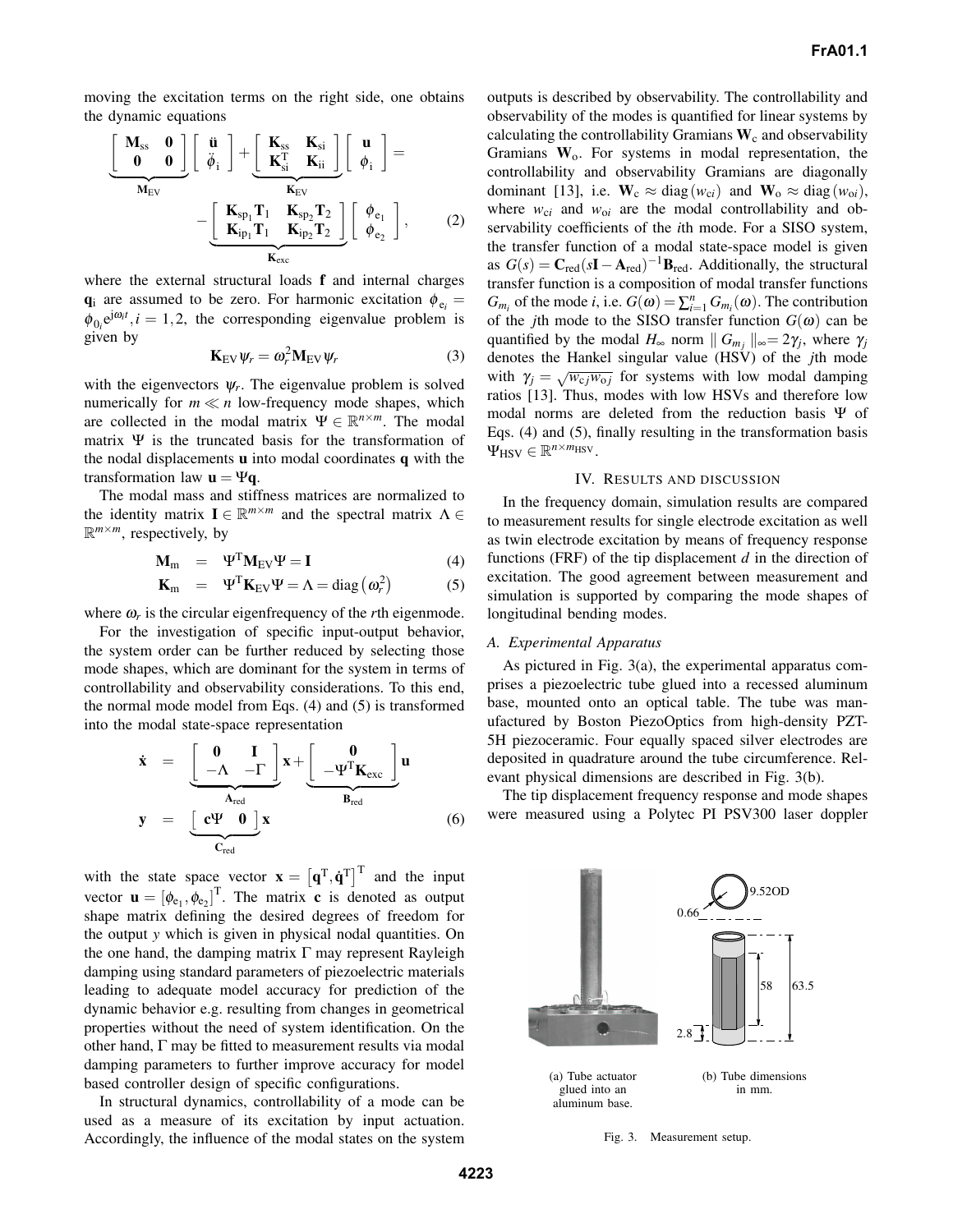vibrometer. A 5.5 Volt periodic chirp was applied with a bandwidth of 20 kHz to either a single electrode, or antisymmetrically to opposite electrodes. Periodic time histories were recorded at 52.1 kHz and used to compute a 6400 line FFT. Mode shapes were computed from 85 equally spaced complex frequency responses recorded vertically up the *z*axis.

## *B. Single electrode excitation*

In simulations, a 1 V sinusoidal input voltage is applied to one of the *x*-axes electrodes, while all the other electrodes are grounded. The output degree of freedom of the FRF is the *x*-displacement of the node on the tube tip located on the *x*-axes on the outer diameter. In the modeling process, this degree of freedom is selected via the output shape matrix **c**. The single electrode excitation represents the SISO case, which is dominated by the HSVs of the first and second longitudinal bending modes. All longitudinal bending modes occur in a pair with the two eigenvectors normal to each other but arbitrarily oriented in the *xy*-plane. For SISO systems, with the input actuation and the considered output signal pointing into the same direction, it is always possible to rotate the eigenvectors such that one eigenvector of a pair is oriented along the input-output direction, such that the corresponding mode shape captures all the contributions to the system response. The influence of a static correction term in form of attachment modes is found to be negligible. Thus, a total of  $m_{\text{HSV}} = 2$  mode shapes is included into the transformation basis  $\Psi$ <sub>HSV</sub>.

Fig. 4 and Fig. 5 show a comparison of the FRFs of the measurement data, the simulated full finite element model with  $2n = 31488$  states and the simulated reduced low order model with  $2m_{HSV} = 4$  states. It is obvious from Fig. 4, that simulation and experiment agree very well for frequencies up to about 10 kHz. This frequency range includes the first two resonances of the system, which result from the excitation of the first two eigenfrequencies with



Fig. 4. Comparison of FRFs of measurement (solid curve), full finite element model (dashed curve), and reduced low order model (dashed-dotted curve) for single electrode excitation for low frequencies up to 10 kHz.



Fig. 5. Comparison of FRFs of measurement (solid curve), full finite element model (dashed curve), and reduced low order model (dashed-dotted curve) for single electrode excitation in the whole frequency range.

longitudinal bending mode shapes. For the higher frequencies plotted in Fig. 5, simulation and measurement results diverge, which is due to the excitation of circumferential bending modes. These circumferential bending modes are difficult to measure; furthermore, damping of the high frequency modes might result in an overlap of two or more eigenmodes, such that the measured resonance corresponds to an operational deflection shape.

The first two eigenfrequencies of the simulation match the first two measured resonances with an error of less than 1%. The full finite element model shows some difference in the resonance amplitudes from the experimental data. It is thus concluded, that the Rayleigh damping, which is assumed for the full model, is not appropriate to precisely describe the damping effects in the whole frequency range. Therefore, a modal damping model with the diagonal damping matrix  $\Gamma = \text{diag}(\Gamma_{rr})$  with  $\Gamma_{rr} = 2\zeta_r \omega_r$  is incorporated into the low order model. The damping ratios  $\zeta_r$  are determined from the measured FRFs by using an experimental modal analysis curve fitting tool. Fig. 4 confirms the excellent agreement of the resulting resonance amplitudes of the first two simulated eigenmodes. Furthermore, it can be seen that the model order reduction by means of HSV changes the zeros of the system whereas the poles of the reduced model are a subset of the poles of the full-order model.

The simulated and the experimentally determined mode shapes for selected eigenfrequencies are plotted in Fig. 6 in a 2D representation. The outputs are the *x*-displacements of points located on the outer diameter of the tube, centered in the middle of the potential electrode. The displacement at the tip of the tube  $(z_{rel} = 1)$  is scaled to unity for all mode shapes to make the simulation and measurement results comparable. For the first two mode shapes which belong to longitudinal bending modes, the simulation matches the experimental data very accurately. Furthermore, simulated and measurement data show a good agreement for the mode shape of the 3<sup>rd</sup> longitudinal bending mode.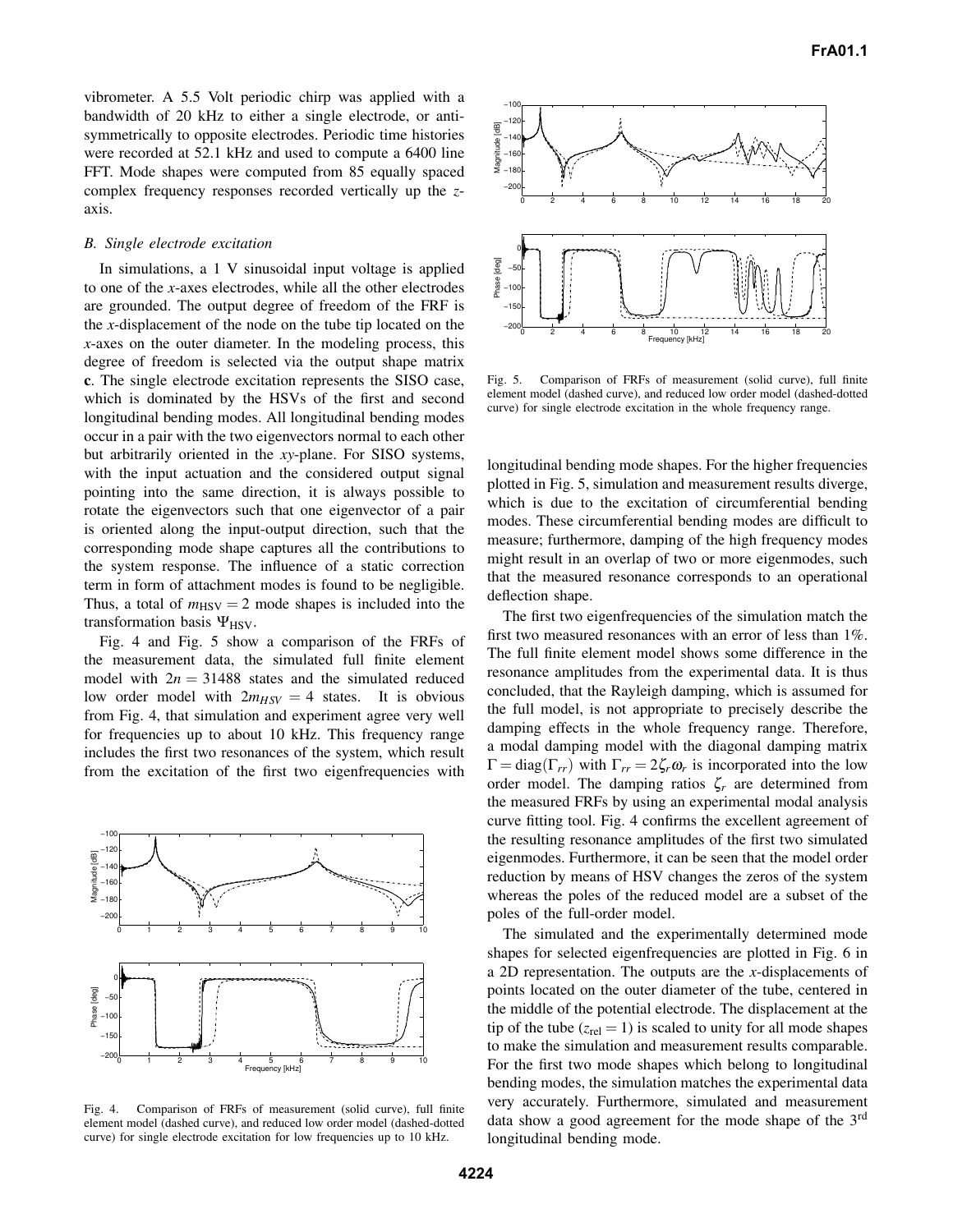

Fig. 6. Comparison of measured (solid curves) and simulated (dashed curves with marks) 2D mode shapes for single electrode excitation; from left to right:  $1<sup>st</sup>$  longitudinal bending mode,  $2<sup>nd</sup>$  longitudinal bending mode, 3<sup>rd</sup> longitudinal bending mode.

## *C. Twin electrode excitation*

The twin electrode excitation is the simplest application of a multi-input situation to the system of the piezoelectric tube actuator. The reduction basis for the low order model is now composed of the first three longitudinal bending modes. The FRFs of measurement, full finite element model and reduced low order model are shown in Fig. 7. For the whole frequency range up to 20 kHz, the simulations match the measurement results quite accurately. This is due to the fact that for twin electrode configuration, the high-frequency circumferential bending modes are not excited. Because of their lateral symmetry, these modes are extinguished for the case of anti-symmetric excitation in the lateral plane. The resonance which is still apparent in Fig. 7 at approximately 15.4 kHz represents the third longitudinal bending mode. For this eigenmode, the eigenfrequency and resonance amplitude of the reduced low order model correspond satisfactorily to the measurement results. This supports the fact that the model represents very accurately the longitudinal bending of piezoelectric tube scanners up to high frequencies.



Fig. 7. Comparison of FRFs of measurement (solid curve), full finite element model (dashed curve), and reduced low order model (dashed-dotted curve) for twin electrode excitation.



Fig. 8. Transient response of the tube tip to a 100 V amplitude, 100 Hz frequency triangular voltage input; solid curve: open loop, dotted curve: closed loop with H<sup>∞</sup> controller.

#### V. MODEL-BASED CONTROLLER DESIGN

The suitability of the low order model for controller design is demonstrated for the single electrode excitation setup. In typical AFM operation, the scan motion in the lateral *xy*plane requires a triangular voltage input at one electrode pair, e.g. along the *x*-axis, while the other electrode pair for *y*-axis motion is driven with a stepwise increasing voltage input. In the first step towards control application described herein, the low order SISO model of Section IV-B with 4 states, which accounts for single electrode excitation and *x*-axis displacement as output, is considered for controller design.

In open loop operation, the triangle wave excitation as well as the square wave excitation for scan motion generation induce vibrations in the lateral dimensions of the tube which negatively affect the scan accuracy. The discontinuities of the triangular and stepwise voltage input excite the whole frequency spectrum of the piezolectric tube independent of the excitation frequency. Thus, the induced vibrations occur already at very low scan frequencies. For AFM operation, the triangular input voltage belongs to the fast scan axis and is considered in the following simulation data. The transient system response of the uncontrolled tube in Fig. 8 is distorted by induced vibrations, clearly dominated by the first longitudinal bending mode. This vibration is decaying very slowly due to the weak damping of the first resonance mode. In comparison, the higher damped second resonance is decaying much faster over time.

For the simulations, an  $H_{\infty}$  controller with a bandwith above the eigenfrequency of the second longitudinal eigenmode is calculated by means of a sensitivity weight synthesis problem. The controller of order 8 yields satisfactory robustness properties for closed-loop operation. The closedloop bode diagram plotted in Fig. 9 shows that the resonance peaks in the system response are suppressed by the designed controller up to very high frequencies compared to the open-loop plant of Fig. 5. On the other hand, the anti-